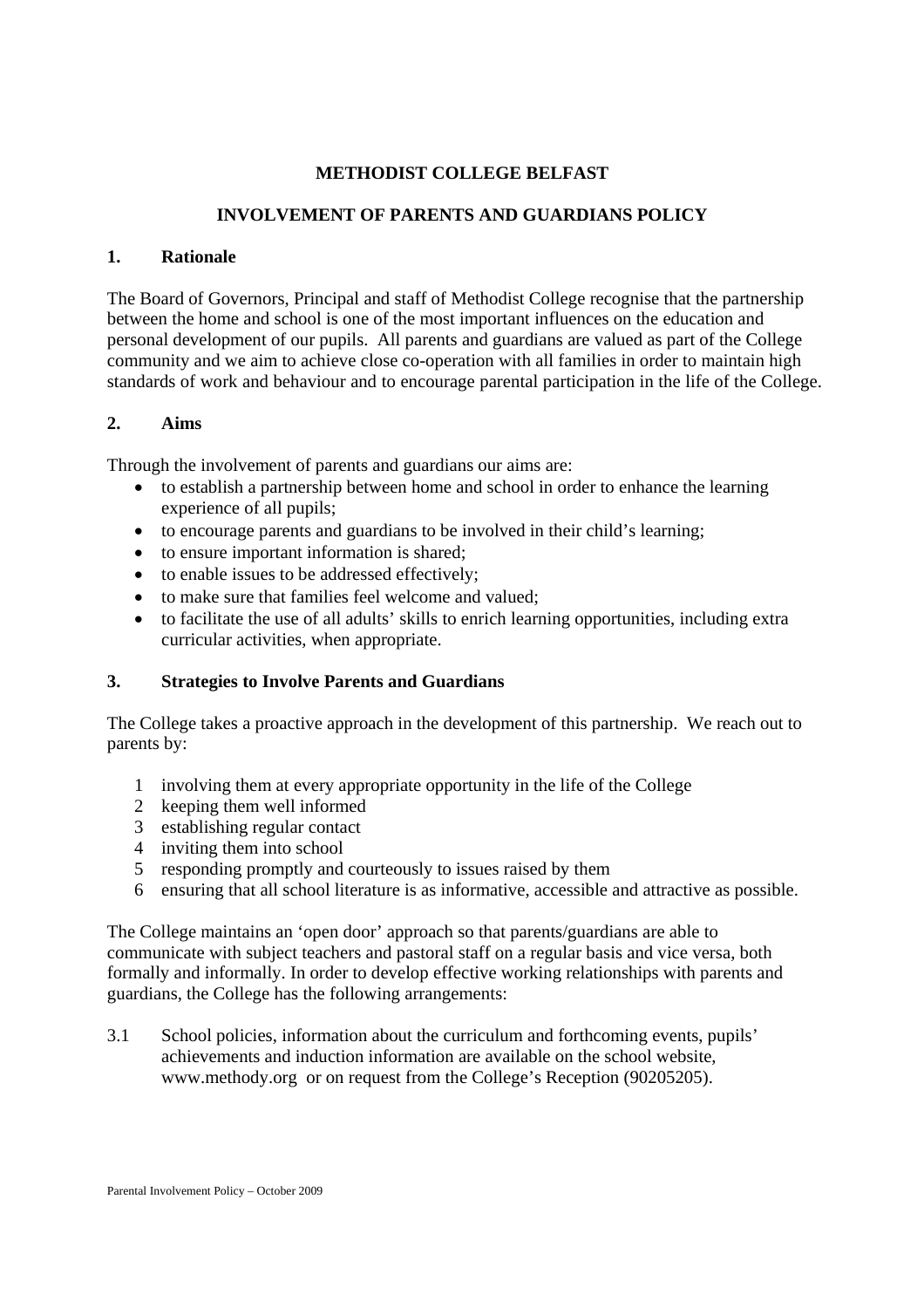- 3.2 Before the academic year begins, parents/guardians receive information which includes pastoral and child protection information, details of uniform regulations, attendance and absence arrangements for pupils and the general standards of behaviour for pupils. (Details of the Code of Conduct for Pupils are on our website and in the pupils' Homework Diaries.)
- 3.3 In September Tutors write to the parent/guardian of each pupil in their Tutor Group, introducing themselves and their role and outlining how contact can be made with staff.
- 3.4 Parents/guardians can make an appointment to speak to pastoral staff, subject teachers or other member of staff when necessary. Appointments to see teaching staff can be made through the school office, and can be set up at a mutually convenient time in most instances. Parents/guardians are asked not to come into school to meet a member of staff without a prior appointment, except in the event of an emergency.
- 3.5 There are opportunities for parents/guardians to have a formal discussion with their child's subject teachers during annual parents/guardians consultation meetings for each year group. The relevant date(s) are sent in advance via pupil post.
- 3.6 There is an Induction Evening in June for pupils who will be joining Form 1 the following September. A guide for Form 1 Parents/Guardians is distributed at this event. In addition, in the autumn term of Form 1, parents/guardians are invited to an evening meeting about the learning and teaching strategies being used with their child in the classroom and internet safety.
- 3.7 An Information Evening is held to inform parents/guardians of Form 2, 3 and 5 about Personal Development sessions which will be delivered to their child by outside agencies.
- 3.8 Careers Information Evenings are organised for Form 3 and Form 5 parents/guardians to support decision making about subject choice at GCSE and A-level respectively. Individual interviews, involving the pupil, parent/guardian and member of staff, are held to select subjects. An additional information evening is organised by the Careers Department early in the autumn term of U6 in preparation for pupils' applications to higher education.
- 3.9 Pupils in Forms 1 4 receive two reports each year:
	- a "short" report indicating general progress, effort and attainment in December/January
	- a full report including detailed teachers' comments that cover areas of strength and areas for improvement at the end of the summer term

Pupils in Form 5 - U6 receive one full report in January including detailed teachers' comments that includes areas of strength and areas for improvement.

Heads of Form and Heads of Section also send out information specific to their Year Group, when appropriate, on a variety of matters.